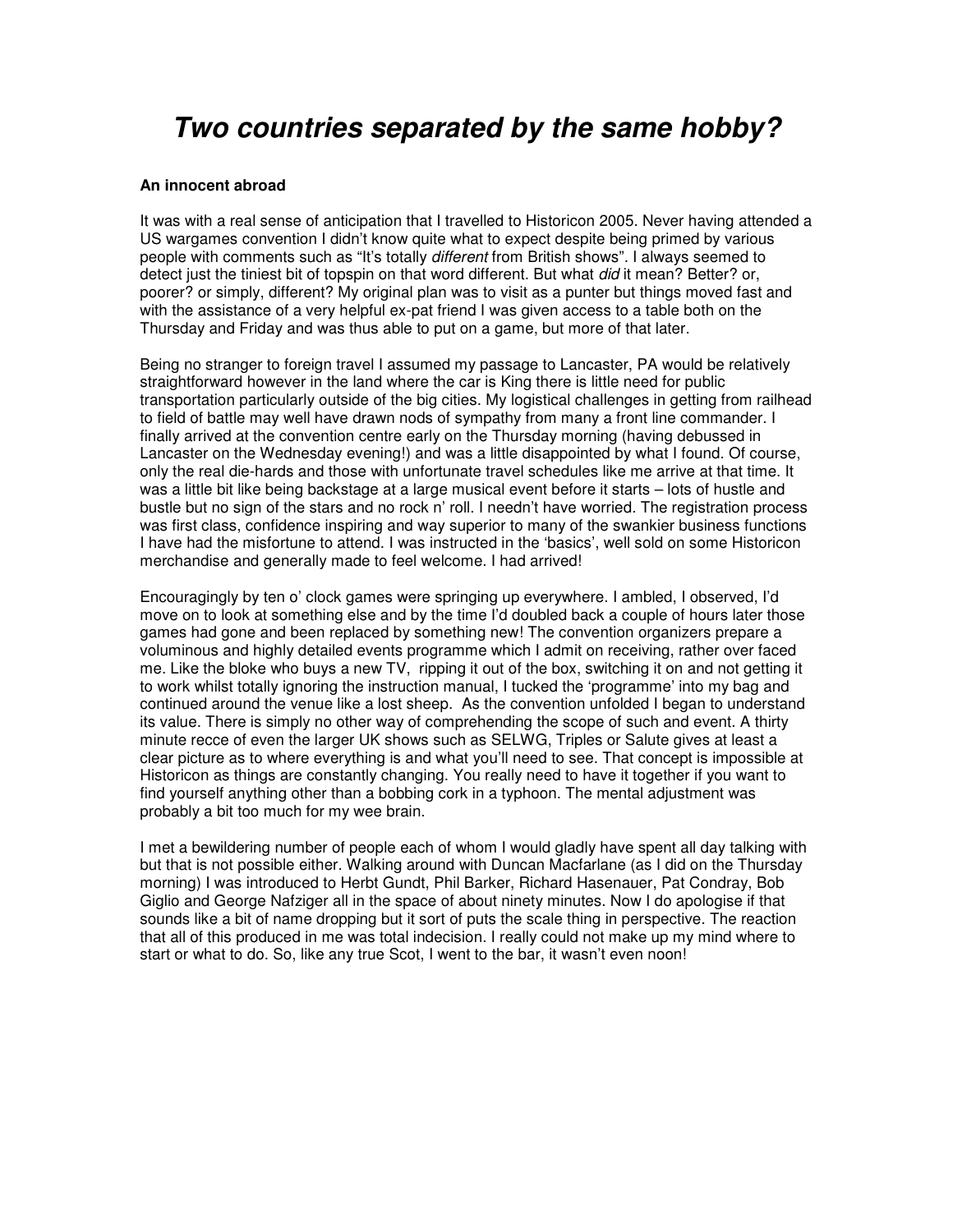## **Enter the guide….**

There is nothing quite like one of 'yer ain' to help restore the balance. I got lucky, two of my countrymen now permanently ensconced in the US came to my aid. Lindsay Gauld and Brian Kelley sat me down, bought me beer and explained the ropes. Many years in the US had done nothing to moderate their accents and soon I was right at home. Lindsay very graciously acted as guide and advisor for the next two days. He instructed me in the lie of the land, what to see, when to hit the Flea market, where the hot games would be, who was who and all that inside info that is essential for survival in an unfamiliar environment. I was feeling better already It was a bit like the innocent arriving from the home country in to the colonies and being rapidly educated by the wily backwoodsman. And of course, Lindsay does now reside in rural West Virginia which I have been told, is an 'in joke' to Americans.

## **The Dealer Hall**

My wife's motto is 'when in doubt, go shopping!' so that is exactly what I did. Spending money kept my mind off all of the complicated decisions about which games to see and what sections of the convention to visit. Separated from the main gaming area, the Dealer Hall was excellent both in layout and in quality. I avoided any products that I could see in the UK for obvious reasons and concentrated on things I'd never come across before. Prices were in the main keen, helped of course by the exchange rate. The variety was as you would expect from the larger UK shows with perhaps only Salute having more traders (I could be wrong but that's how it felt). I have focused on WW2 now for some years and recently have majored in collecting 15mm kit. I was impressed by True North's 15mm Poles, Belgians, Dutch, Hungarians and Romanians together with TwoTin Soldiers 15mm Winter Finns and early war Russians. Painters like Tommy Gunner were able to offer handsomely finished Battlefront Miniatures vehicles for kit cost + 50% which amazed me (I bought some too!). They were not the only company offering this but in my opinion amongst the best. Custom made terrain was also of extremely high quality and to my mind superior pound for pound to anything commercially available in the UK. The find of the show was a superb range of 1/100<sup>th</sup> scale combat aircraft moulded in resin to a very high standard. The company Armaments in Miniature, also produce telescopic stands on which to mount the planes. I purchased two Sturmovik, two Ju87 and a Hawker Typhoon. The prices were under \$16US each. Like some of our UK traders it would not be commercially viable for these companies to travel out of their home market which is understandable but a pity. The web however makes that much less of a problem than it would have been five years ago. All companies I spoke with said that shipping to addresses out with the US was not an issue. I mention this because in the past I have experienced difficulty in getting some US manufacturers to sell me anything because I did not have a US Zip code. There were a few items on sale that would perhaps not have been allowed at a UK show. Three T shirts in particular caught my eye: William Tecumseh Sherman's BBQ Tour of the South (ouch.. try wearing that when you take the kids to Disneyland Florida), the SS Tour of Europe and an SS Leibstandarte motif which may have raised a few eyebrows. But hey, if you don't like 'em don't buy 'em!

## **Demonstration Games**

The concept as we know it in the UK simply does not exist at Historicon. At first I found this somewhat disappointing particularly as I myself have tended to put that kind of game on frequently in the past. I wanted to see aesthetically pleasing games US style a la Duke Seifried. I was told by many and repeatedly, that these types of games are not what the people really want. A demo game US style is one in which you demonstrate something such as a set of rules, a scenario or a battle, not how good you are at painting or making terrain. I found that a little difficult to reconcile as many US Wargamers are wonderful painters and terrain makers. Why wouldn't people want to see that good stuff? It all begins to make sense when you consider that the gaming club structure that exists is most reasonable size UK towns is not mirrored in the US. Although there are some clubs in bigger cities, many gamers can really only get a 'fix' when they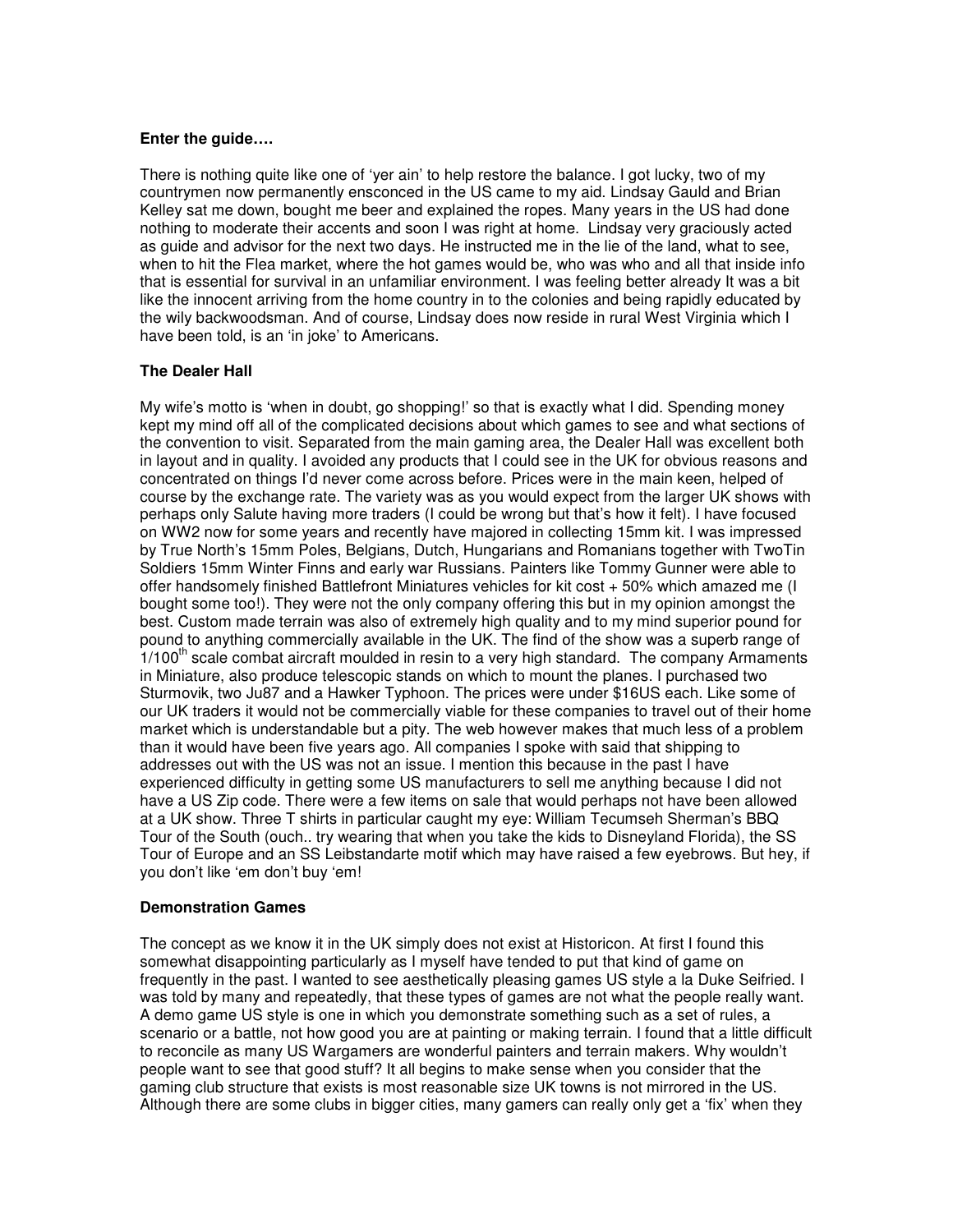attend a convention often after driving for over 14 hours to do so. The emphasis is thus, play and not, look. This is not to say that there were no visually impressive games at Historicon there were many but the esteem in which they are held is calibrated on a different scale. What *was* impressive was the way in which very high quality set ups were quickly and ingeniously created out of simple materials with the breakdown being just as efficient. This pragmatism is largely a consequence of high demand and tight scheduling on available tables.

A comment that really tickled me came from a US gaming friend who asked me if it was possible to speed up my ultra fast-play set of Grand Alliance rules 'Under the Lilly Banners'… only in America I chuckled!

I do think it is important to put the other side of the story in the interests of balance. UK wargamers enjoy their gaming every bit as much as our cousins in the US. Our access to games is in the main a little more regular. When shows such as Partizan or Claymore run I often make a conscious decision not to play my game as invariably many visitors want to talk about how this or that was made or painted, what rules are to be used and where such and such was bought. My point is that with no compelling demand to meet an unfulfilled gaming need, the exhibitors at UK shows often choose to add hobby value by discussing the techniques employed in creating their mini masterpieces. This *is* a genuine public service at UK shows and in my experience warmly welcomed by visitors and fellow gamers alike. Many gamer-exhibitors make the same decision as I often have. Generally we do not have the option of a meal and a drink after a one day show as most of us are traveling home. In that respect the social element of British shows is often around the gaming table and not the dinner table a la Historicon. So this apparent differential is merely a matter of timetable. It must also be said that many British gamers do game at shows and unfortunately in a few instances the paying punters are almost seen as a bit of an inconvenience. The net effect of this is that these inconsiderate, anti social and generally self absorbed types are vilified by the masses as bringing the hobby into disrepute as a result of their social inadequacy. Paradoxically at Historicon where focus is on the table, this is the preferred behaviour with spectators being by and large ignored and nothing said about it. With the exception of the grumpy anti social types in the UK, both sets of behaviours described are driven by local circumstances and exactly meet the needs of their target group. Another possible conclusion you can arrive at is play or chat you are going to upset someone. I have on more than one occasion heard dark mutterings at shows along the lines of *"League of Augsburg never play their games, it's just a static display, what use it that?"* Often these comments come from clubs who take between five and ten people to any given event. This allows time for all sorts of activity. The largest group I have ever 'demo-ed' with is three and over the last couple of years I have become the League of Augsburg in the singular. So spare a thought for us 'teams of one' who also like to enjoy their shows but may find it a little stressful to continually run round the table exhibiting the first signs of schizophrenia.

# **The Games**

There is insufficient space to even summarise what can be seen at Historicon. Over 220 games (excluding between 100 and 200 competition games) in the two days I attended. In total over four days I would guess in the order of 700 wargames would be run. Everything from the prosaic to the preposterous and without exception all were there for the punters to play. These games are not run by clubs they are hosted by a small number of individuals known as Games Masters (often only one) and played by attendees who have reserved a place. You turn up, often playing with total strangers and have to learn the rules and sometimes a potted history of the period and your forces as you go along. No mean feat. The Games Masters obviously vary in quality but most were good and some were magnificent in their handling of the players, the rules, the information, knowledge of period and the participating forces. Admittedly there were a few glazed faces at tables employing rules of labyrinthine complexity but all in all the enthusiasm and keenness to learn were impressive. Games that stick in my mind are Martin Baber (another ex pat Brit) and Sam Scott's Cecil B. DeMille version of Operation Market Garden; sixty feet of modelling magnificence, a Moby Dick game complete with whaling boats and two scratch built white whales – wow, a beautiful AWI game using Sash and Saber 40mm figures (I was dribbling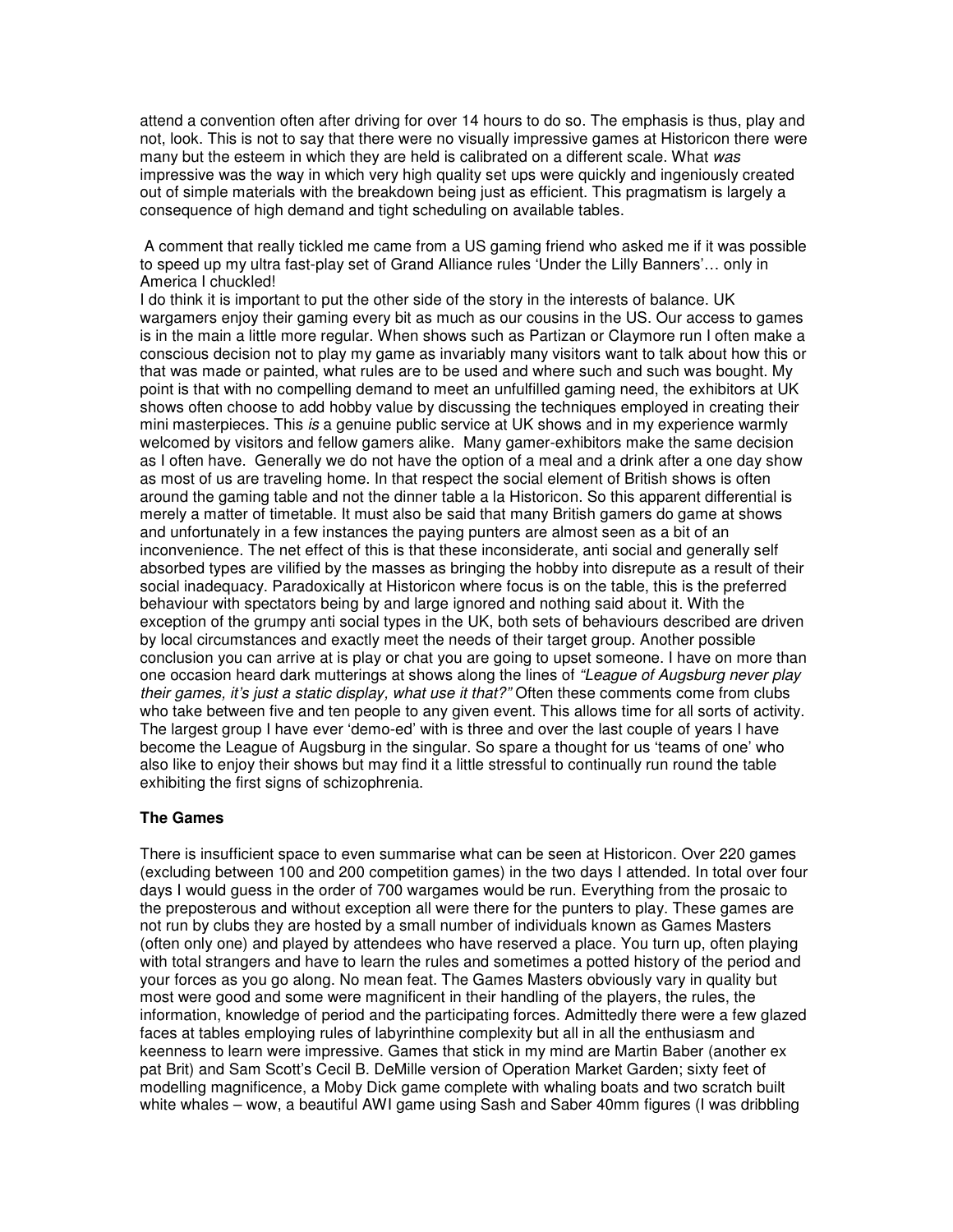all over that one) and a Wild West game which appeared almost as long as Route 66 and covered as many terrain changes! This totally inadequate summary cannot begin to describe the spectacle of Historicon.

Having been given the golden chance to run a game myself I needed to gather together terrain, buildings, trees and some more vehicles. The aforementioned Dealer Hall provided all of that. As my game was literally an eleventh hour affair (Lindsay Gauld altruistically curtailing his Steel Bonnets game to the Saturday slot) I had no idea if we'd get anybody turning up for it. These so called 'pick up' games could be a hit or a miss but we were blessed with a full house for every run and all participants seemed to enjoy it. I ran the game, Lindsay managed terrain, artillery, waiting lists, players, explained rules, generally schmoozed the public and we both had a hoot. I used Panzer Ace which is ideal for multiplayer situations and has much opportunity for mishap, glory and general shenanigans.

## **Competitions**

This is not my scene and never has been. I tend to cross myself and sprinkle holy water around when I go into competition rooms at places like Triples. It is a very important component of a lot of shows I admit and just because my head rotates 360 degrees when I see it doesn't mean I'm right. At Historicon the competition hall was very big and very crowded. It also seemed rather good natured when compared to some of the handbag fights I have hitherto witnessed in the Old Country. I have written least about this and that in someway may belittle the important contribution it makes to such a big convention however there is not too much to say other than the terrain was as usual in competition games; pretty pants but there were some lovely armies. Next.

# **So what's different?**

The biggest differences I noticed between Historicon and any largish UK convention may to some people seem a little surprising. The first was the profile of attendees. I saw far more women and children by proportion than at UK shows. This stretched across all aspects of the convention from organization and trade to game hosting, participation and spectators. I also noticed a far higher number of active service military types involved in gaming and on investigating a little deeper many of these were of relatively senior rank. Another difference and I don't think there is a delicate way to phrase this, the air generally smelled far sweeter in Lancaster PA (despite temperatures of 95 degrees and high humidity) than it does in most of the less well ventilated British summer show venues. Nuff said (or perhaps niff said) on that one but maybe Lynx should target wargames conventions in the UK. There was a lower backpack quotient too but the beards were as PJ Woodhouse's Lord Walperstone put it "a solid mass of beavers" so no change there!

Energy level at the tables was in general much higher than in the UK with the emphasis solidly on playing as often as possible. This was sustained around the clock and consistently evident over my two and a half days of attendance. It was almost like a massed adrenalin hit for hundreds of gamers. I recall several conversations cut short with the likes of *"sorry must go, I just can't get enough of this place and I love it"* . I confess to never having heard anyone say anything remotely resembling that at a British wargames show (particularly since that particular comment came from a very down to earth, no nonsense Ayrshire laddie!). Aesthetics although not absent ranked well down the list of what attracted attention from the masses. Coupled with a total lack of static display type games this formed the largest materiel differential with British shows and you know, it didn't matter a bit!

The approach to rules I have touched on in articles before but only when talking at length to many US gamers does the real difference in approach become apparent. What US gamers want is clarity, detail, total absence of ambiguity, full explanation of what is happening and why a rule writer decided on a particular approach. In other words justification for decisions. I was myself gently cross examined on several rule mechanics I had created for both Panzer Ace, the game I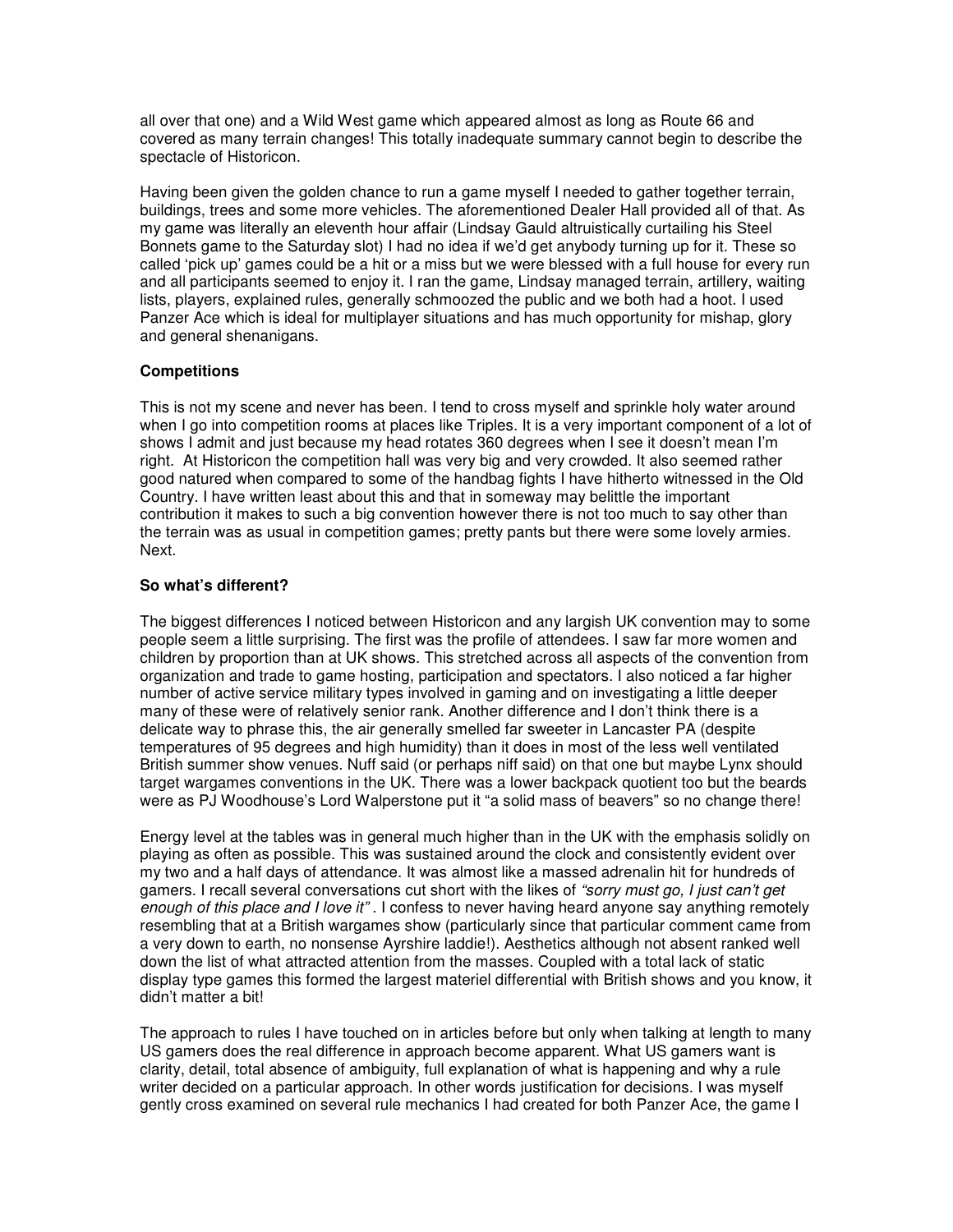ran and Under the Lilly Banners, the set of Grand Alliance rules which I have produced. Whether I acquitted myself well in the witness stand remains to be seen although my closing remark of "if you don't like it, change it yourself" seemed a bit too British! A revealing comment by one of the leading traders perhaps sheds a slightly different perspective on the detail issue. He told me that in the US thick rule sets are a quantitative index towards value for money. Illogical but understandable. People are judging value by the quantity not the running mechanics. As an example these was one game I saw (but didn't play in so I can offer no real balanced critique) which simulated WW2 squad level combat by the second with the game running a full three hours! Another comment which interested me was that of a veteran gamer who said " complex rule sets come and go but the ones people end up playing are those which are easy to understand and fun". A nice article by Howard Whitehouse in HMG Issue #1 touches on the same subject.

I particularly liked the idea of the self managed bring and buy known as the Flea Market. Not a term that I think we should adopt in the UK in case some choose to interpret it literally but the concept is good. Hire your own six foot table for a set number of hours and sell your stuff. You are responsible. Seemed to work very well and gave people an excellent chance to punt their wares and cut deals. Not an option currently open to clubs managing chaotic Bring & Buys back in Blighty but in my opinion worthy of careful consideration.

Finally, I heard very little moaning about the hobby, life, the universe and all that. No one said it was going down the toilet, no one was complaining about the usual 'targets'; Games Workshop, Foundry, Flames of War, Fantasy gamers, … I digress for a second.. I did visit what looked to be a very nice late WW2 game featuring well painted Panthers and panzer grenadiers on attractive terrain. Glancing over to view their Allied opponents I physically recoiled on discovering they were fighting gene stealers, large tripods, beastie type monsters and space creatures. Lindsay was close by with the smelling salts so I survived the trauma… but back to the collective morale issue, everyone seemed universally up about things, now that was refreshing!

## **And, what's the same?**

The scope and spread of wargaming interest seemed largely the same as in the UK. WW2 was very strongly represented (Flames of War appearing all over the place) as was ACW, Napoleonic, Ancients (all the more so for the WAB, DBM and Armati tournaments), Naval (the theme of the convention was Wooden Ships, Iron Men) and to a slightly lesser extent Victoriana/Colonial, Pike and Shot, Fantasy and Aerial combat. All scales were in evidence so in terms of areas of interest and scale no appreciable differences with the UK.

I heard many traders talk wistfully about the wargaming streets of England being paved with gold (UK traders does this sound familiar or do you think in reverse terms!). Some went as far as to refer to per capita spend/potential being far greater in the UK. Try telling that to the trader at Kelham who has just been asked by some overripe, rucksack totting anorak if he'll split a three quid bag of 50 spears because the guy only needs seven. Another interesting mirror image view was the perception that traders on the 'other side' didn't really know how to run a hobby business as a commercial venture. I stood in silence browsing over a trade stand as the two nice owners lampooned the tea drinking, work shy Brits as commercial pygmies with no entrepreneurial neurons in their bodies. Picture their embarrassment when I politely interjected in my best Glaswegian accent offering to spend \$200 of my hard earned on their kit. I later heard two Brits in the bar bemoaning the fact that there are only about two traders in the entire USA who know how to make any money out of the hobby. Laugh, I nearly did.

The types of people I saw and spoke with at Historicon were exactly the same kind of people I meet and know well at Kelham, Leeds, Crystal Palace, Edinburgh or any other show. On the whole; friendly, enthusiastic, inclusive people mesmerized by the finest hobby there is and totally absorbed in their next great project.